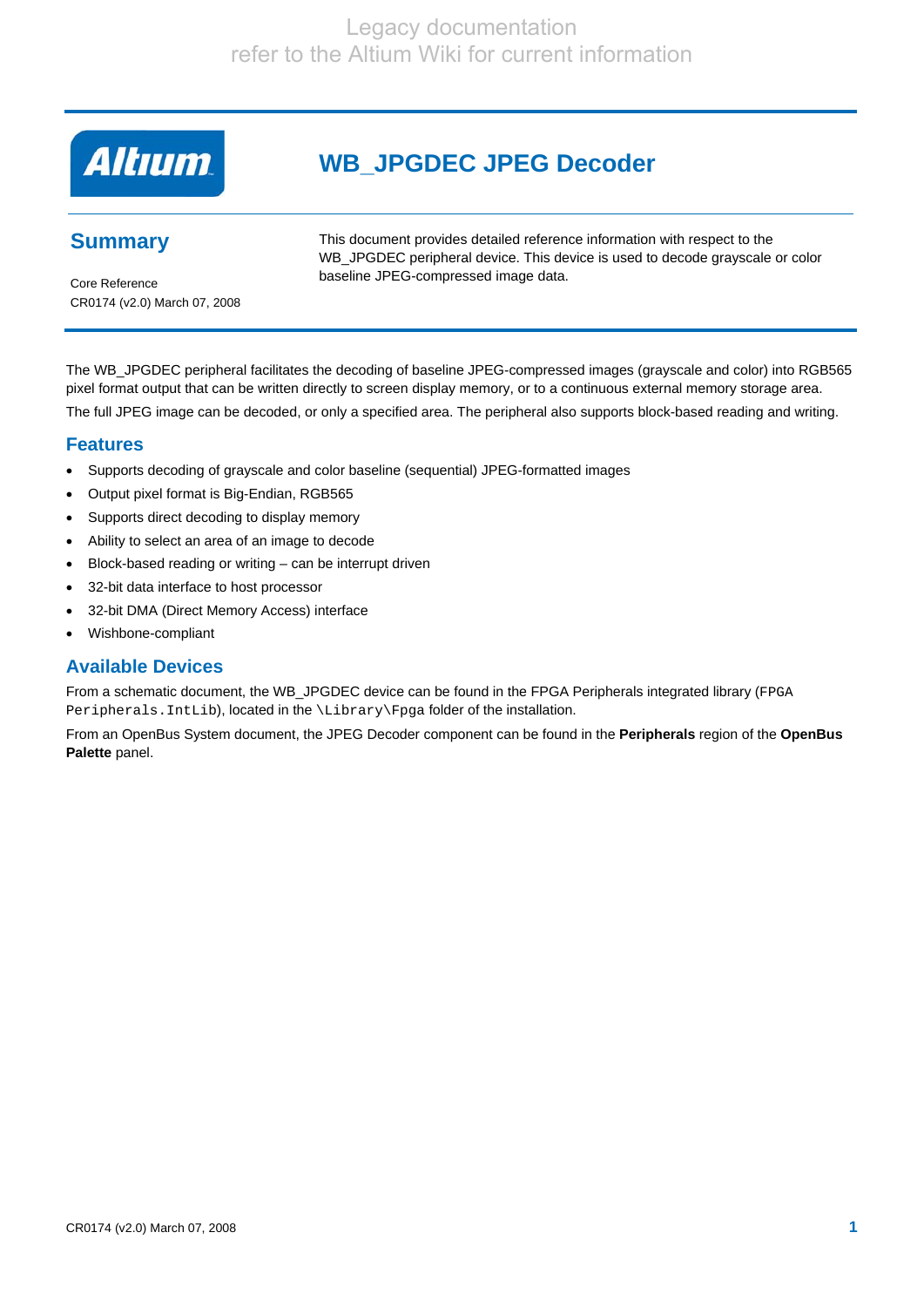*WB\_JPGDEC JPEG Decoder* 

# **Functional Description**

# **Symbol**



*Figure 1. Symbols used for the JPEG Decoder in both schematic (left) and OpenBus System (right).* 

# **Pin Description**

The following pin description is for the processor when used on the schematic. In an OpenBus System, although the same signals are present, the abstract nature of the system hides the pin-level Wishbone interfaces.

*Table 1. WB\_JPGDEC pin description* 

| <b>Name</b>                                                                                                   | <b>Type</b> | Polarity/<br><b>Bus size</b> | <b>Description</b>                                                                                                                                                                                                                                                                                                                                                                                                                                                                 |  |  |  |
|---------------------------------------------------------------------------------------------------------------|-------------|------------------------------|------------------------------------------------------------------------------------------------------------------------------------------------------------------------------------------------------------------------------------------------------------------------------------------------------------------------------------------------------------------------------------------------------------------------------------------------------------------------------------|--|--|--|
|                                                                                                               |             |                              | <b>Control Signals</b>                                                                                                                                                                                                                                                                                                                                                                                                                                                             |  |  |  |
| $CLK_l$                                                                                                       |             | <b>Rise</b>                  | External (system) clock signal                                                                                                                                                                                                                                                                                                                                                                                                                                                     |  |  |  |
| RST_I                                                                                                         |             | High                         | External (system) reset                                                                                                                                                                                                                                                                                                                                                                                                                                                            |  |  |  |
|                                                                                                               |             |                              | <b>Host Processor Interface Signals</b>                                                                                                                                                                                                                                                                                                                                                                                                                                            |  |  |  |
| STB_I<br>High<br>Strobe signal. When asserted, indicates the start of a valid Wishbone data<br>transfer cycle |             |                              |                                                                                                                                                                                                                                                                                                                                                                                                                                                                                    |  |  |  |
| CYC_I                                                                                                         |             | High                         | Cycle signal. When asserted, indicates the start of a valid Wishbone cycle                                                                                                                                                                                                                                                                                                                                                                                                         |  |  |  |
| ACK_O                                                                                                         | O           | High                         | Standard Wishbone device acknowledgement signal. When this signal goes<br>high, the WB_JPGDEC (Wishbone Slave) has finished execution of the<br>requested action and the current bus cycle is terminated                                                                                                                                                                                                                                                                           |  |  |  |
| ADR_I                                                                                                         |             | 4                            | Address bus, used to select an internal register of the device for writing<br>to/reading from                                                                                                                                                                                                                                                                                                                                                                                      |  |  |  |
| DAT O                                                                                                         | O           | 32                           | Data to be sent to host processor                                                                                                                                                                                                                                                                                                                                                                                                                                                  |  |  |  |
| $DATA_l$                                                                                                      | I           | 32                           | Data received from host processor                                                                                                                                                                                                                                                                                                                                                                                                                                                  |  |  |  |
| SEL_I                                                                                                         |             | 4/High                       | Select input, used to determine where data is placed on the DAT_O line during a<br>Read cycle, and from where on the DAT_I line data is accessed during a Write<br>cycle. Each of the data ports is 32-bits wide with 8-bit granularity, meaning data<br>transfers can be 8-, 16-, or 32-bit. The four select bits allow targeting of each of<br>the four active bytes of a port, with bit 0 corresponding to the low byte (70) and<br>bit 3 corresponding to the high byte (3124) |  |  |  |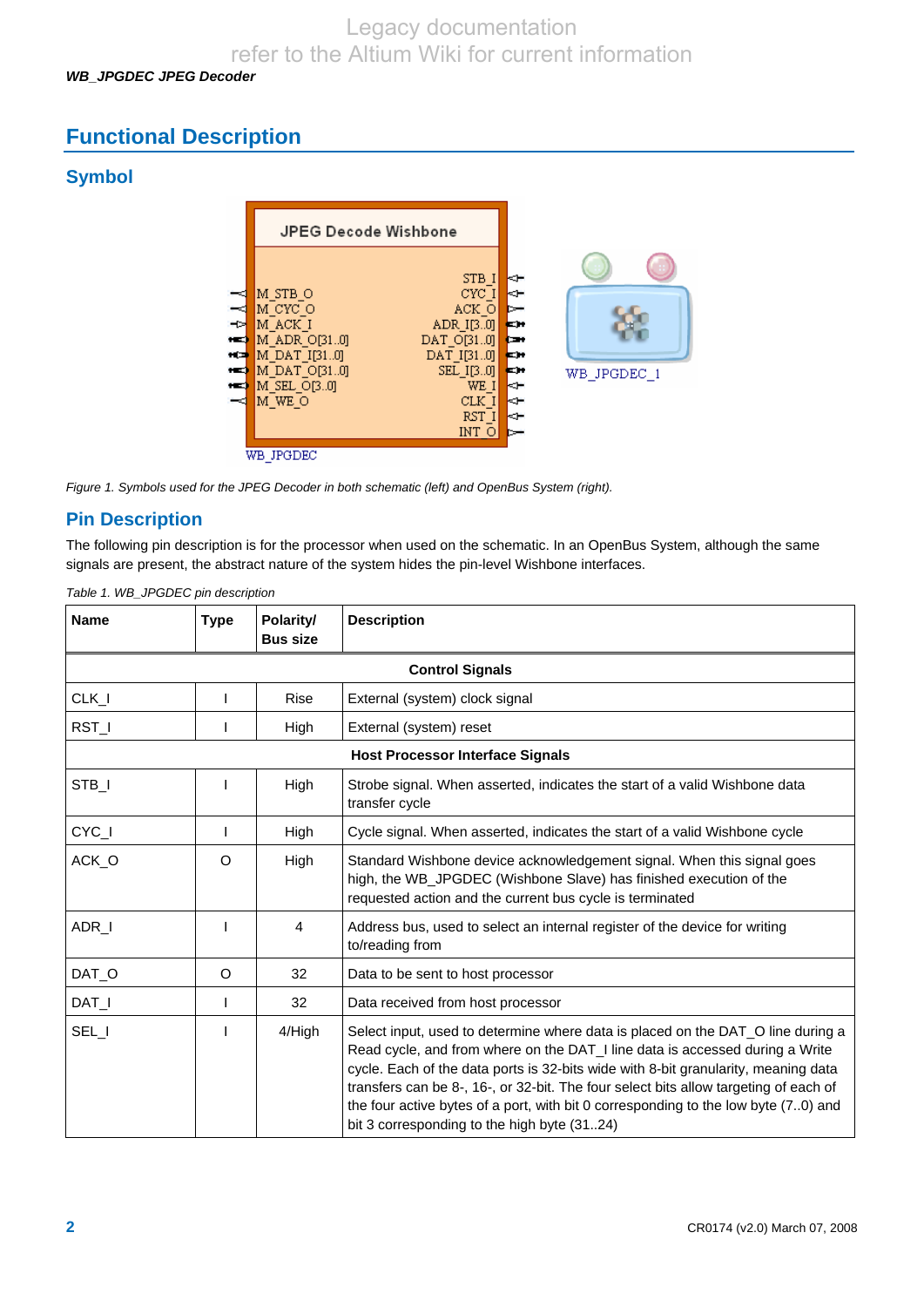*WB\_JPGDEC JPEG Decoder* 

| <b>Name</b> | <b>Type</b>  | Polarity/<br><b>Bus size</b> | <b>Description</b>                                                                                                                                                                                                                                                                                                                        |
|-------------|--------------|------------------------------|-------------------------------------------------------------------------------------------------------------------------------------------------------------------------------------------------------------------------------------------------------------------------------------------------------------------------------------------|
| WE I        | $\mathbf{I}$ | Level                        | Write enable signal. Used to indicate whether the current local bus cycle is a<br>Read or Write cycle:<br>$0 = Read$<br>$1 = Write$                                                                                                                                                                                                       |
| INT_O       | $\circ$      | High                         | Interrupt output line. This output will be taken High if any of the readable bits in<br>the Status register become set (STATUS.8, STATUS60) and the corresponding<br>bit in the Interrupt Mask register is also set.                                                                                                                      |
|             |              |                              | <b>DMA Interface Signals</b>                                                                                                                                                                                                                                                                                                              |
| M_STB_O     | O            | High                         | Strobe signal. When asserted, indicates the start of a valid Wishbone data<br>transfer cycle                                                                                                                                                                                                                                              |
| M_CYC_O     | $\Omega$     | High                         | Cycle signal. When asserted, indicates the start of a valid Wishbone cycle. This<br>signal remains asserted until the end of the bus cycle, where such a cycle can<br>include multiple data transfers                                                                                                                                     |
| M_ACK_I     |              | High                         | Standard Wishbone device acknowledgement signal. When this signal goes<br>high, the connected Wishbone memory device has finished execution of the<br>requested action and the current bus cycle is terminated                                                                                                                            |
| M_ADR_O     | $\circ$      | 32                           | Standard Wishbone address bus, used to select an address of the connected<br>Wishbone memory for writing to/reading from                                                                                                                                                                                                                  |
| M_DAT_I     | $\mathbf{I}$ | 32                           | Data received from external Wishbone memory                                                                                                                                                                                                                                                                                               |
| M_DAT_O     | $\circ$      | 32                           | Data to be sent to external Wishbone memory                                                                                                                                                                                                                                                                                               |
| M_SEL_O     | $\circ$      | 4/High                       | Select output, used to determine where data is placed on the M_DAT_O line<br>during a Write cycle, and from where on the M_DAT_I line data is accessed<br>during a Read cycle. For the WB_JPGDEC, only 32-bit data transfers to/from<br>Wishbone memory are supported, meaning that all the lines go High during a<br>Write or Read cycle |
| M_WE_O      | $\circ$      | Level                        | Write enable signal. Used to indicate whether the current local bus cycle is a<br>Read or Write cycle:<br>$0 = Read$<br>$1 = Write$                                                                                                                                                                                                       |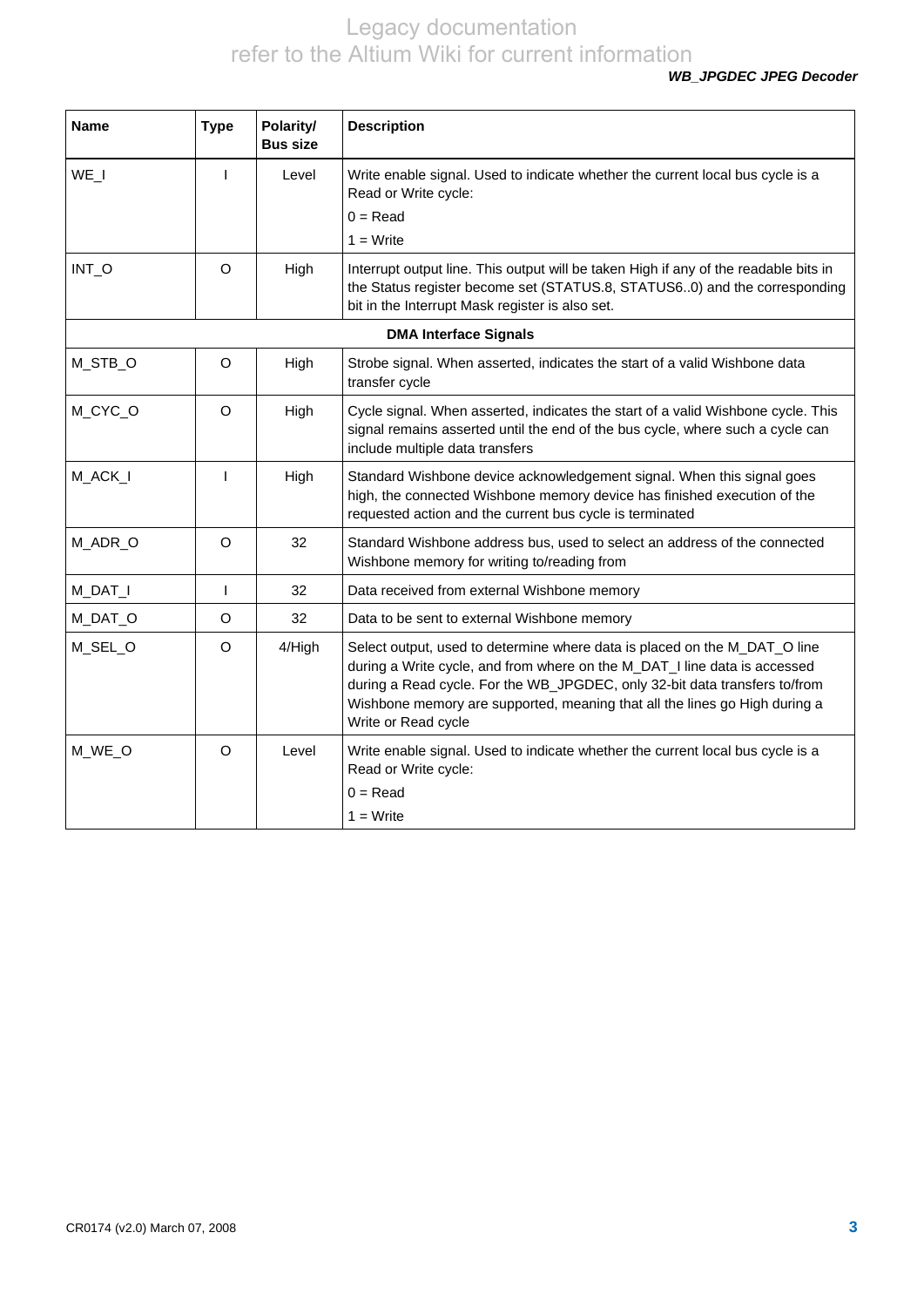Legacy documentation

refer to the Altium Wiki for current information

*WB\_JPGDEC JPEG Decoder* 

# **Hardware Description**

# **Block Diagram**



*Figure 2. WB\_JPGDEC block diagram.* 

### **Internal Registers**

The following sections detail the internal registers for the WB\_JPGDEC that can be accessed from the host processor.

#### **Status Register (STATUS)**

#### **Address**: 0h

**Access**: Read only except where indicated

**Value after Reset**: 0000\_0100h

This register reflects the state of the WB\_JPGDEC at all times.

*Table 2. The STATUS register* 

| <b>MSB</b>               |     |       |       |        |        |        |       |        | LSB    |
|--------------------------|-----|-------|-------|--------|--------|--------|-------|--------|--------|
| -31                      |     |       |       |        |        |        |       |        |        |
| $\overline{\phantom{0}}$ | rst | start | unsup | corupt | notjpg | jpgerr | wfull | rempty | jpgrdy |

*Table 3. The STATUS register bit functions* 

| <b>Bit</b>        | <b>Symbol</b> | <b>Function</b>                                                                                                                                                                                                                                                         |
|-------------------|---------------|-------------------------------------------------------------------------------------------------------------------------------------------------------------------------------------------------------------------------------------------------------------------------|
| STATUS.31STATUS.9 |               | Not Used.                                                                                                                                                                                                                                                               |
| STATUS.8 (R/W)    | rst           | Reset bit. Writing a '1' to this bit issues a software reset – forcing the end of<br>decoding and placing the WB_JPGDEC back into the idle state. As a result of<br>setting this bit, the jpgerr, not jpg, corupt, unsup, wfull and rempty<br>bits will all be cleared. |
|                   |               | This flag will remain set while the WB_JPGDEC is in the idle state. Cleared by<br>writing '1' to start bit.                                                                                                                                                             |
| STATUS.7 (W)      | start         | Start bit. Writing a '1' to this bit results in a software reset, followed by the start                                                                                                                                                                                 |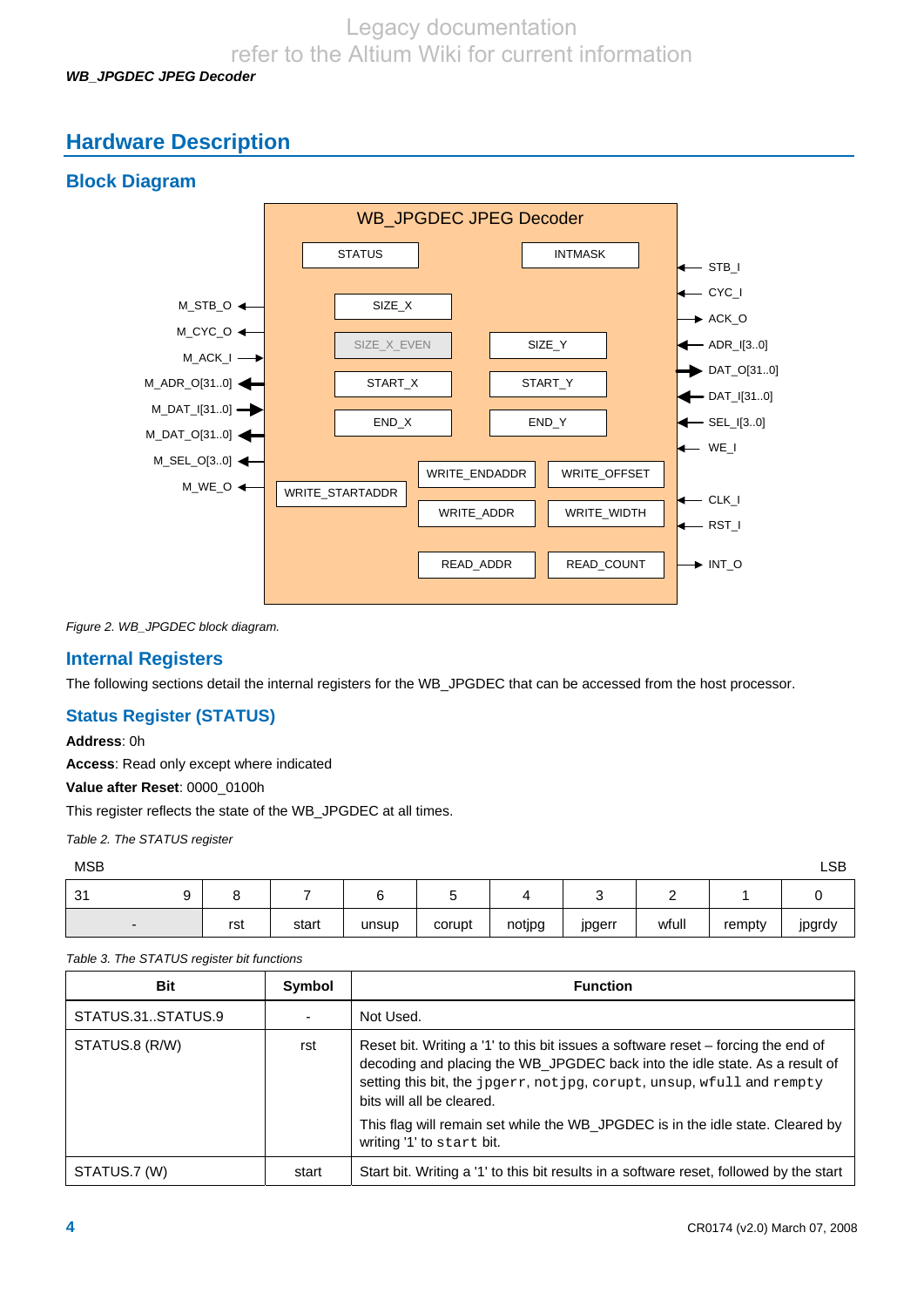*WB\_JPGDEC JPEG Decoder* 

| <b>Bit</b>     | Symbol | <b>Function</b>                                                                                                                                                                                                                                                                                                                             |
|----------------|--------|---------------------------------------------------------------------------------------------------------------------------------------------------------------------------------------------------------------------------------------------------------------------------------------------------------------------------------------------|
|                |        | of decoding. The wfull and rempty bits will both be cleared when this bit is<br>set. Setting this bit will also clear all error flags (jpgerr, not jpg, corupt<br>and unsup).                                                                                                                                                               |
| STATUS.6 (R)   | unsup  | Unsupported flag. This bit will be set if the format of the supplied JPEG image<br>is not supported (i.e. is not a baseline JPEG). Cleared by writing '1' to rst or<br>start bits.                                                                                                                                                          |
| STATUS.5 (R)   | corupt | Corrupt flag. This bit will be set if an unknown error occurs while processing<br>the JPEG image. Cleared by writing '1' to rst or start bits.                                                                                                                                                                                              |
| STATUS.4 (R)   | notjpg | Not a JPEG flag. This bit will be set if the input is not marked as a JPEG<br>image. Cleared by writing '1' to rst or start bits.                                                                                                                                                                                                           |
| STATUS.3 (R)   | jpgerr | JPEG Error flag. This bit will be set if any error occurs while processing the<br>JPEG image (i.e. not jpg OR corupt OR unsup become set). Processing<br>itself will be aborted. The not jpg, corupt and unsup flags can be used to<br>gain more information about the nature of the error. Cleared by writing '1' to<br>rst or start bits. |
| STATUS.2 (R/W) | wfull  | Write Destination Full flag. This bit will be set if the output data is about to be<br>written outside of the output address window specified by the values in the<br>WRITE_STARTADDR and WRITE_ENDADDR registers.                                                                                                                          |
|                |        | If set, write to this bit with a '1' to clear it and resume decoding.                                                                                                                                                                                                                                                                       |
| STATUS.1 (R/W) | rempty | Read Buffer Empty flag. This bit will be set if the Read Buffer becomes empty<br>and more data is needed.<br>If set, write to this bit with a '1' to clear it and resume decoding.                                                                                                                                                          |
| STATUS.0 (R)   | jpgrdy | JPEG Ready Flag. This bit will be set if the entire JPEG image has been<br>correctly processed. Cleared by writing '1' to rst or start bits.                                                                                                                                                                                                |

Note: Values written to read-only bits in the register (unsup, corupt, not jpg, jpgerr and jpgrdy) will be ignored. The write-only start bit will return '0' when read.

### **Interrupt Mask Register (INTMASK)**

**Address**: 1h

**Access**: Read and Write

**Value after Reset**: 0000\_0000h

This register is used to enable interrupt generation for each of the readable bits in the Status register (STATUS.7, STATUS.6..0). Provided bit INTMASK.n is High, an interrupt will be generated when the corresponding bit STATUS.n goes High.

*Table 4. The INTMASK register* 

which is a state of the control of the control of the control of the control of the control of the control of the control of the control of the control of the control of the control of the control of the control of the con

| $\sim$<br>ູບ ເ |     |       |        |        |        |       |        |        |
|----------------|-----|-------|--------|--------|--------|-------|--------|--------|
|                | rst | unsup | corupt | notjpg | jpgerr | wfull | rempty | jpgrdy |

#### *Table 5. The INTMASK register bit functions*

| Bit                 | Symbol | <b>Function</b>                                                                 |
|---------------------|--------|---------------------------------------------------------------------------------|
| INTMASK.31INTMASK.9 |        | Not Used.                                                                       |
| INTMASK.8           | rst    | Enables interrupt generation for the Reset flag (STATUS.8).                     |
| INTMASK.7           |        | Not used. Values written to this bit will be ignored. Returns '0' when<br>read. |
| INTMASK.6           | unsup  | Enables interrupt generation for the Unsupported flag (STATUS.6).               |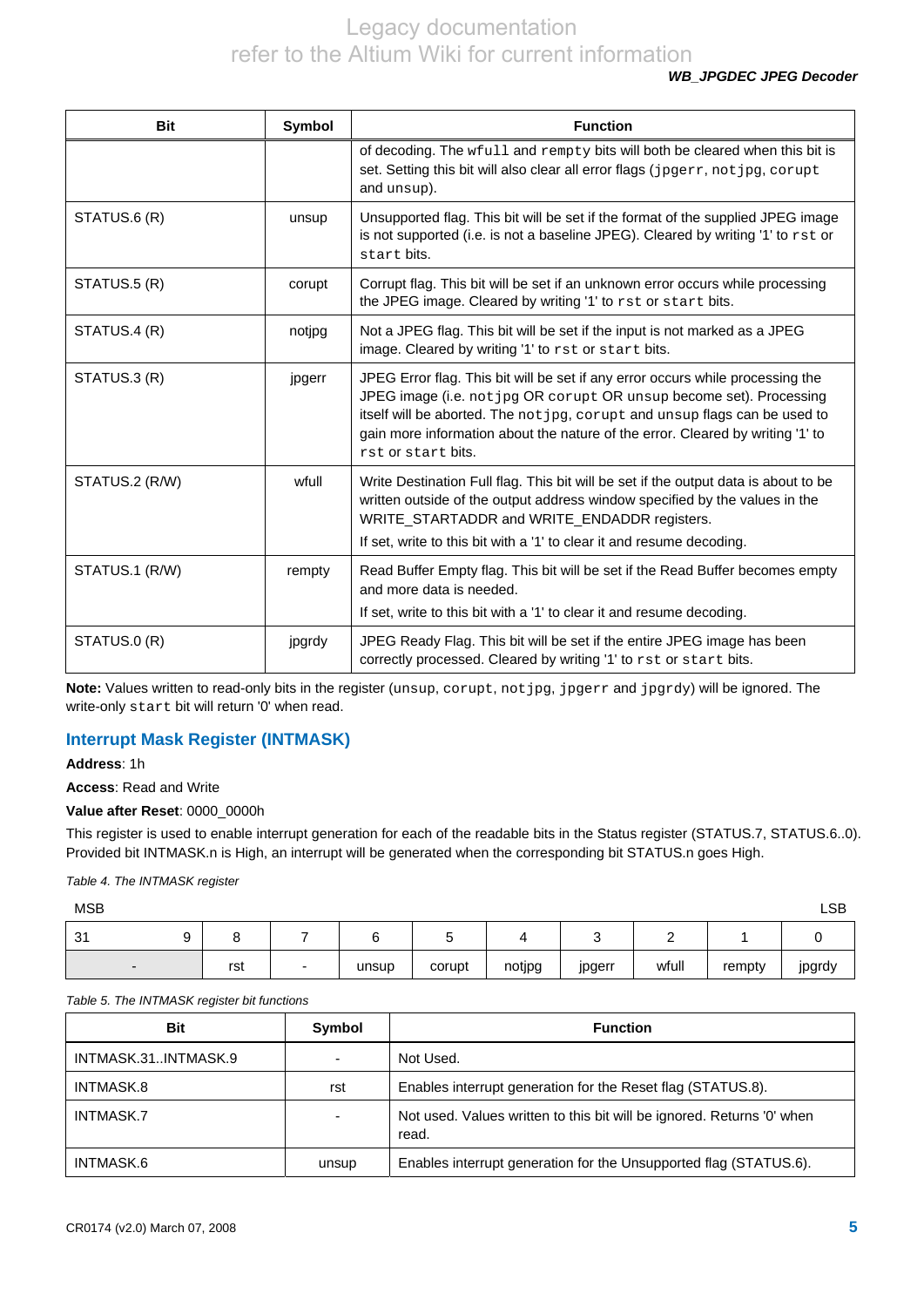#### *WB\_JPGDEC JPEG Decoder*

| <b>Bit</b> | Symbol | <b>Function</b>                                                                 |
|------------|--------|---------------------------------------------------------------------------------|
| INTMASK.5  | corupt | Enables interrupt generation for the Corrupt flag (STATUS.5).                   |
| INTMASK.4  | notipg | Enables interrupt generation for the Not a JPEG flag (STATUS.4).                |
| INTMASK.3  | jpgerr | Enables interrupt generation for the JPEG Error flag (STATUS.3).                |
| INTMASK.2  | wfull  | Enables interrupt generation for the Write Destination Full flag<br>(STATUS.2). |
| INTMASK.1  | rempty | Enables interrupt generation for the Read Buffer Empty flag<br>(STATUS.1).      |
| INTMASK.0  | jpgrdy | Enables interrupt generation for the JPEG Ready flag (STATUS.0).                |

## **Image Size Registers (SIZE\_X, SIZE\_Y)**

**Address**: 2h and 3h

**Access**: Read only (from processor)

**Value after Reset**: 0000\_0000h

These 32-bit registers are used to store 16-bit values for the width (SIZE\_X) and height (SIZE\_Y) of the image, in pixels, respectively. This information is obtained directly from the JPEG image itself.

The SIZE\_X register always stores the actual width of the JPEG image, regardless of whether it is an odd or even number of pixels. However internally, the WB\_JPGDEC ensures only even values for width are used. This is achieved using an additional internal register, SIZE\_X\_EVEN, loaded with bits 15..1 of the SIZE\_X register, and '0' into its LSB. This register is not accessible by the processor.

**Note:** Bits 31..16 of these registers are not used and will return '0' when read.

| Table 6. The SIZE_X register |            |
|------------------------------|------------|
| <b>MSB</b>                   | <b>LSB</b> |
| 16<br>-31                    | 15<br>0    |
| $\overline{\phantom{0}}$     | size_x     |

*Table 7. The SIZE\_X\_EVEN register* 

| <b>MSB</b>               |             | <b>LSB</b> |
|--------------------------|-------------|------------|
| 16<br>31                 | 15          |            |
| $\overline{\phantom{0}}$ | size_x_even | v          |

#### *Table 8. The SIZE\_Y register*

| <b>MSB</b>               | <b>LSB</b> |
|--------------------------|------------|
| 31<br>16                 | 15         |
| $\overline{\phantom{0}}$ | size_y     |

## **Decoding Area Registers (START\_X, START\_Y, END\_X, END\_Y)**

**Address**: 4h, 5h, 6h, 7h

**Access**: Read and Write

#### **Value after Reset**: 0000\_0000h

These 32-bit registers together define the area of the JPEG image that is to be decoded. The 16-bit values in the START\_X and START\_Y registers define the top-left corner of the decoding area. The 16-bit values in the END\_X and END\_Y registers define the bottom-right corner of the decoding area.

If a decode area is not explicitly defined, the entire image will be decoded, using the values for the width and height of the JPEG image (stored in the SIZE\_X\_EVEN and SIZE\_Y registers respectively).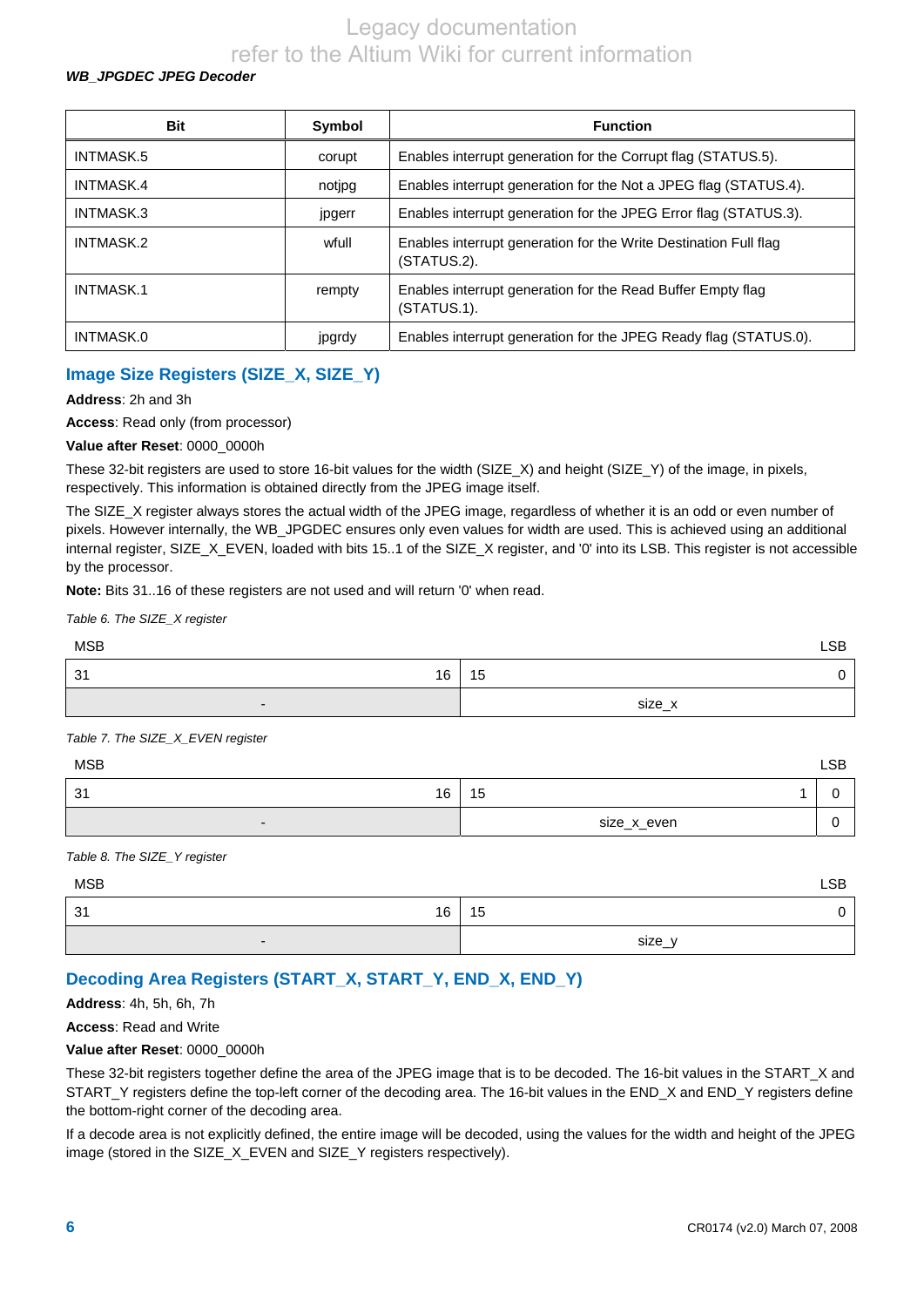*WB\_JPGDEC JPEG Decoder* 

The top-left corner of the area will be the first pixel written to memory, at the address defined by the initial value stored in the Write Address register (WRITE\_ADDR).

As two pixels are written to memory at the same time during decoding, the pixel boundary must be even and so START\_X and END\_X values must be multiples of 2. This is handled upon writing to these registers by truncating the value and ensuring that '0' is loaded into the LSB.

**Note:** Bits 31..16 of these registers are not used and will return '0' when read.

*Table 9. The START\_X register* 

| MSB      |         | <b>LSB</b> |
|----------|---------|------------|
| 31<br>16 | 15      |            |
| .        | start_x |            |

*Table 10. The START\_Y register* 

| <b>MSB</b>               | <b>LSB</b> |
|--------------------------|------------|
| 16<br>31                 | 15         |
| $\overline{\phantom{0}}$ | start_y    |

*Table 11. The END\_X register* 

| <b>MSB</b>               |         | <b>LSB</b> |
|--------------------------|---------|------------|
| 31<br>16                 | 15      |            |
| $\overline{\phantom{0}}$ | $end_x$ |            |

#### *Table 12. The END\_Y register*

| <b>MSB</b>               | <b>LSB</b> |
|--------------------------|------------|
| 31<br>16                 | 15         |
| $\overline{\phantom{0}}$ | end_y      |

### **Read Address Register (READ\_ADDR)**

**Address**: 8h

**Access**: Read and Write

#### **Value after Reset**: XXXX\_XXXXh

This register is used to store the 32-bit address in memory from where the WB\_JPGDEC will start reading the next data of the JPEG image.

While reading, the value in the READ\_ADDR register will be incremented (ready to get the next byte of the image).

### **Read Count Register (READ\_COUNT)**

**Address**: 9h

**Access**: Read and Write

**Value after Reset**: 0000\_0000h

This register is used to store a 32-bit value for the number of bytes that the WB\_JPGDEC will read from the JPEG image, starting from the initial byte at the initial address loaded into the READ\_ADDR register.

While reading, the value in the READ\_COUNT register will be decremented. If READ\_COUNT reaches zero and the JPEG is not yet fully decoded, the rempty bit in the Status register (STATUS.1) will be set – flagging that no more data can be read. To resume decoding, the following must be performed:

- Write new values to the READ\_ADDR and READ\_COUNT registers
- Clear the rempty bit in the Status register. This is achieved by writing a '1' to this bit.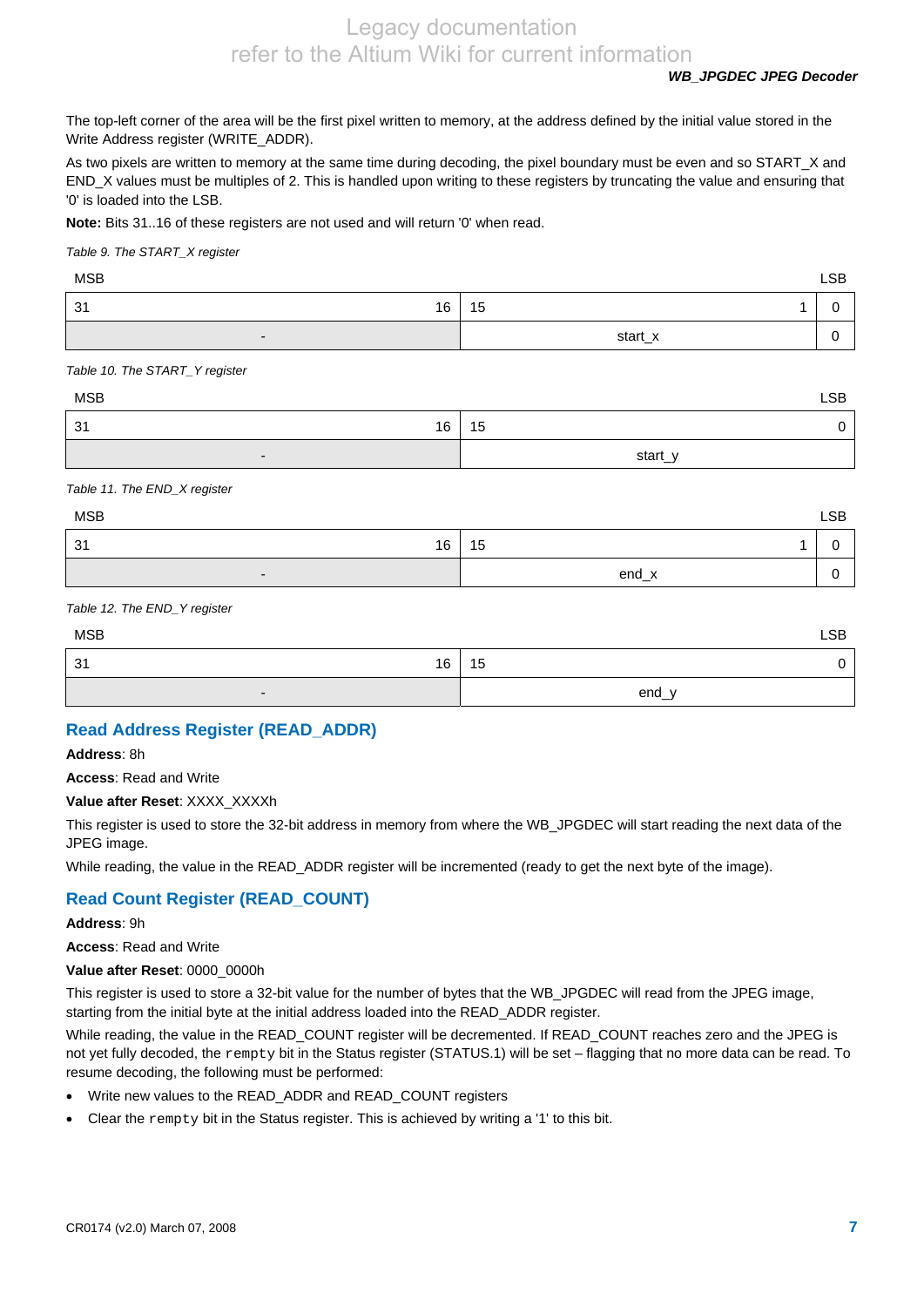*WB\_JPGDEC JPEG Decoder* 

### **Write Start Address Register (WRITE\_STARTADDR)**

**Address**: Ah

**Access**: Read and Write

#### **Value after Reset**: 0000\_0000h

This register is used to define a starting address in memory at which the resulting decoded image can be written. The value in this register defines the lower limit in memory that the WB\_JPGDEC will write into, irrespective of the value specified in the WRITE\_OFFSET register, or the size of the JPEG.

The address must be located at a 32-bit boundary and therefore the value stored for the start address must be a multiple of 4. Bits 1..0 are therefore always '0'.

*Table 13. The WRITE\_STARTADDR register* 

| <b>MSB</b>          | <b>LSB</b> |
|---------------------|------------|
| -31<br>◠<br>-       |            |
| write_start_address |            |

### **Write End Address Register (WRITE\_ENDADDR)**

**Address**: Bh

**Access**: Read and Write

#### **Value after Reset**: 0000\_0000h

This register is used to define an end address in memory, up to which the resulting decoded image can be written. The value in this register defines the upper limit in memory that the WB\_JPGDEC will write into, irrespective of the value specified in the WRITE\_OFFSET register, or the size of the JPEG.

The address must be located at a 32-bit boundary and therefore the value stored for the end address must be a multiple of 4. Bits 1..0 are therefore always '0'.

#### *Table 14. The WRITE\_ENDADDR register*

| <b>MSB</b>        |        | <b>LSB</b> |
|-------------------|--------|------------|
| 31<br>⌒<br>-      |        |            |
| write_end_address | -<br>⊾ |            |

### **Write Offset Register (WRITE\_OFFSET)**

**Address**: Ch

**Access**: Read and Write

#### **Value after Reset**: 0000\_0000h

This register is used to store an offset value, allowing you to shift where in memory the resulting decoded image will start to be written. The offset is relative to the value stored for the start address, in the WRITE\_STARTADDR register.

The address must be located at a 32-bit boundary and therefore the value stored for the offset must be a multiple of 4. Bits 1..0 are therefore always '0'.

*Table 15. The WRITE\_OFFSET register* 

| <b>MSB</b>            |   | LSB |
|-----------------------|---|-----|
| 31<br>$\sqrt{2}$<br>- |   |     |
| write_offset          | ີ |     |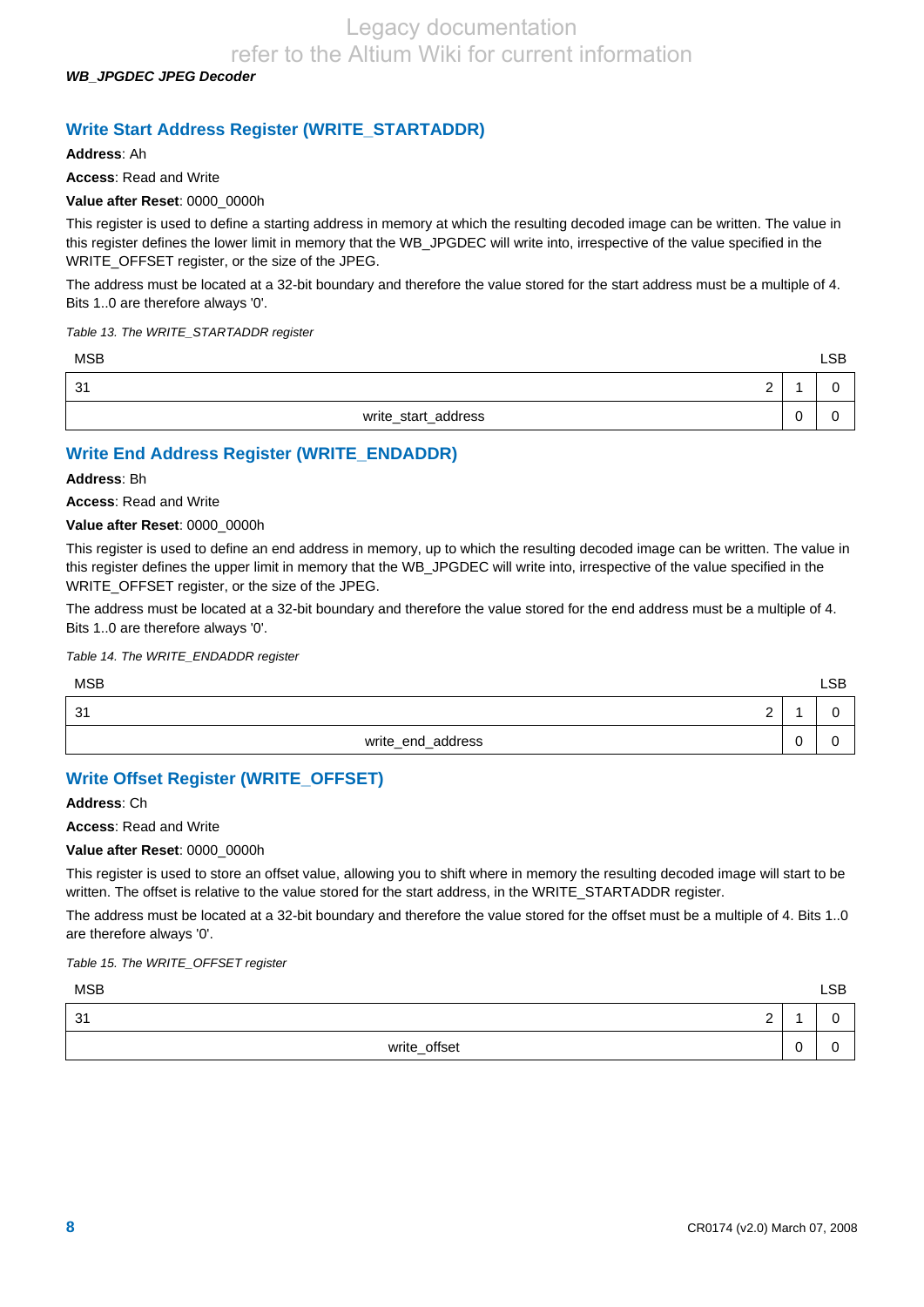*WB\_JPGDEC JPEG Decoder* 

# **Write Width Register (WRITE\_WIDTH)**

**Address**: Dh

**Access**: Read and Write

#### **Value after Reset**: 0000\_0000h

This register is used to store a 16-bit value for the required width of the decoded output image, in pixels. If the decoded JPEG image is being written directly to screen, the value for the screen line width, in pixels should be entered into this register. If the decoded image is being written as an image in continuous memory, this register should be left with the value of zero. In the latter case, the value stored for the width of the JPEG image – in the SIZE\_X\_EVEN register – will be used instead.

How the value in the WRITE\_WIDTH register is used, depends on the width of the original JPEG image being decoded:

- If the JPEG is smaller in width than the required width, pixels will be skipped during decoding.
- If the JPEG is greater in width than the required width, pixels will be discarded during decoding.

If the value in the WRITE\_WIDTH register is zero, then all pixels of image lines will be written to memory, with no gaps between lines.

As two pixels are written to memory at the same time during decoding, the pixel boundary must be even and so the value in the WRITE\_WIDTH register must be a multiple of 2. This is handled upon writing to the register by truncating the value and ensuring that '0' is loaded into the LSB.

**Note:** Bits 31..16 of this register are not used and will return '0' when read.

*Table 16. The WRITE\_WIDTH register* 

| <b>MSB</b>               |             | <b>LSB</b> |
|--------------------------|-------------|------------|
| 31<br>16                 | 15          |            |
| $\overline{\phantom{0}}$ | write_width |            |

### **Write Address Register (WRITE\_ADDR)**

**Address**: Eh

**Access**: Read only

#### **Value after Reset**: 0000\_0000h

This register is used to contain the address in memory at which the WB\_JPGDEC will write the next pixel of the decoded image. The actual address for a write must be located at a 32-bit boundary and therefore the value stored for the address must be a multiple of 4. Bits 1..0 are therefore always '0'.

The actual address of an RGB565 formatted pixel (X, Y) written by the WB\_JPGDEC can be summarized by the expression:

write\_addr = write\_startaddr - write\_offset +  $((X + (write\_width * Y)) * 2)$ 

where:

- write\_addr is the value stored in the WRITE\_ADDR register
- write\_startaddr is the value stored in the WRITE\_STARTADDR register
- write\_offset is the value stored in the WRITE\_OFFSET register
- write\_width is the value stored in the WRITE\_WIDTH register. Note that if the value in this register is zero, then size\_x\_even, the value in the SIZE\_X\_EVEN register will be used instead.

If the WB\_JPGDEC tries to write a pixel while the value stored in the WRITE\_ADDR register is outside of the target memory address window – defined by the values in the WRITE\_STARTADDR and WRITE\_ENDADDR registers – the wfull bit in the Status register (STATUS.2) will be set and decoding of the JPEG image will be suspended. To resume decoding, perform the following:

- Write new values to at least one of the following registers: WRITE\_STARTADDR, WRITE\_ENDADDR, WRITE\_OFFSET
- Clear the wfull bit in the Status register. This is achieved by writing a '1' to this bit.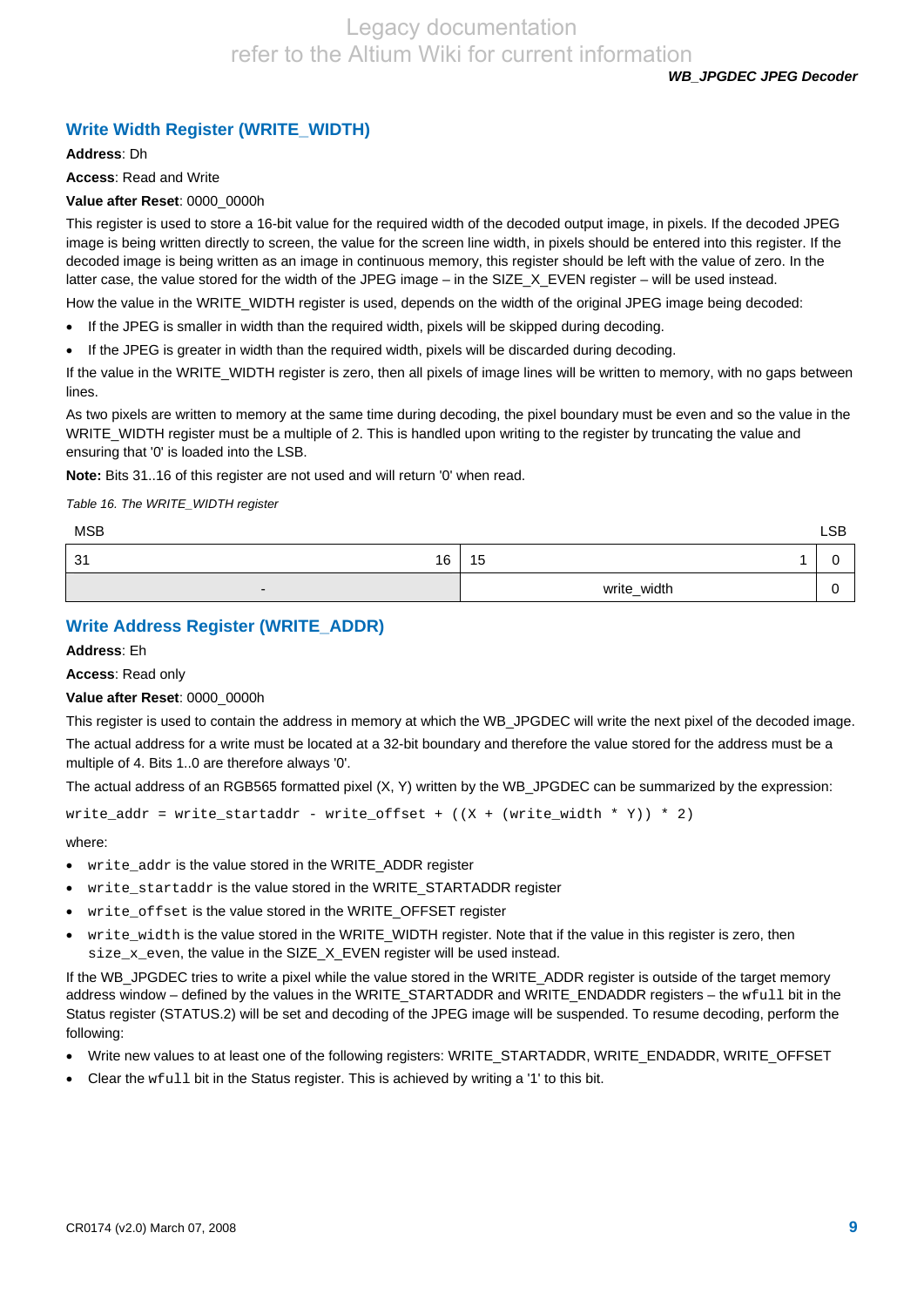#### *WB\_JPGDEC JPEG Decoder*

*Table 17. The WRITE\_ADDR register* 

| <b>MSB</b>        |   | <b>LSB</b> |
|-------------------|---|------------|
| 31<br>$\sim$<br>- |   | -<br>⊾.    |
| write_addr        | ັ | ∽          |

#### **Interrupts**

The WB\_JPGDEC provides for a single external interrupt line to the host processor. This line – INT\_O – will be taken High if any of the following readable bits in the Status register become set:

- jpgrdy (STATUS.0)
- rempty (STATUS.1)
- wfull (STATUS.2)
- jpgerr (STATUS.3)
- notjpg (STATUS.4)
- corupt (STATUS.5)
- unsup (STATUS.6)
- rst (STATUS.8)

and provided that the corresponding bit in the Interrupt Mask register is also set.

Clearance of an interrupt requires that the Status register flag causing that interrupt be cleared. The following table summarizes how the interrupt state is cleared for each of these bits.

*Table 18. Clearing interrupt causes* 

| <b>Interrupt Cause</b> | <b>Action to clear interrupt</b>                                                                                                                                                                                                                                         |
|------------------------|--------------------------------------------------------------------------------------------------------------------------------------------------------------------------------------------------------------------------------------------------------------------------|
| jpgrdy                 | This interrupt, if enabled, will be present as long as the WB_JPGDEC is in the ready state –<br>after successful decoding of the JPEG image. It is cleared by writing '1' to either the rst or<br>start bits in the Status register (STATUS.8 or STATUS.7 respectively). |
| rempty                 | Write new values to the READ_ADDR and READ_COUNT registers. Then write a '1' to this bit<br>to clear it and resume decoding.                                                                                                                                             |
| wfull                  | Write new values to at least one of the following registers: WRITE_STARTADDR,<br>WRITE_ENDADDR, WRITE_OFFSET. Then write a '1' to this bit to clear it and resume<br>decoding.                                                                                           |
| jpgerr                 | The not jpg, corupt and unsup flags generate interrupts for specific decoding errors.                                                                                                                                                                                    |
| notjpg                 | The jpgerr bit is purely a global flag for an error having occurred. It will become set, and                                                                                                                                                                             |
| corupt                 | remain set, while any of the specific error flags remain set.                                                                                                                                                                                                            |
| unsup                  | Clear all specific (and therefore global) error flags by writing '1' to either the $rst$ or start bits<br>in the Status register (STATUS.8 or STATUS.7 respectively).                                                                                                    |
| rst                    | This interrupt, if enabled, will be present as long as the WB_JPGDEC is in the idle state. To<br>clear, simply write to the start bit in the Status register (STATUS.7) to commence decoding<br>and move out of the idle state.                                          |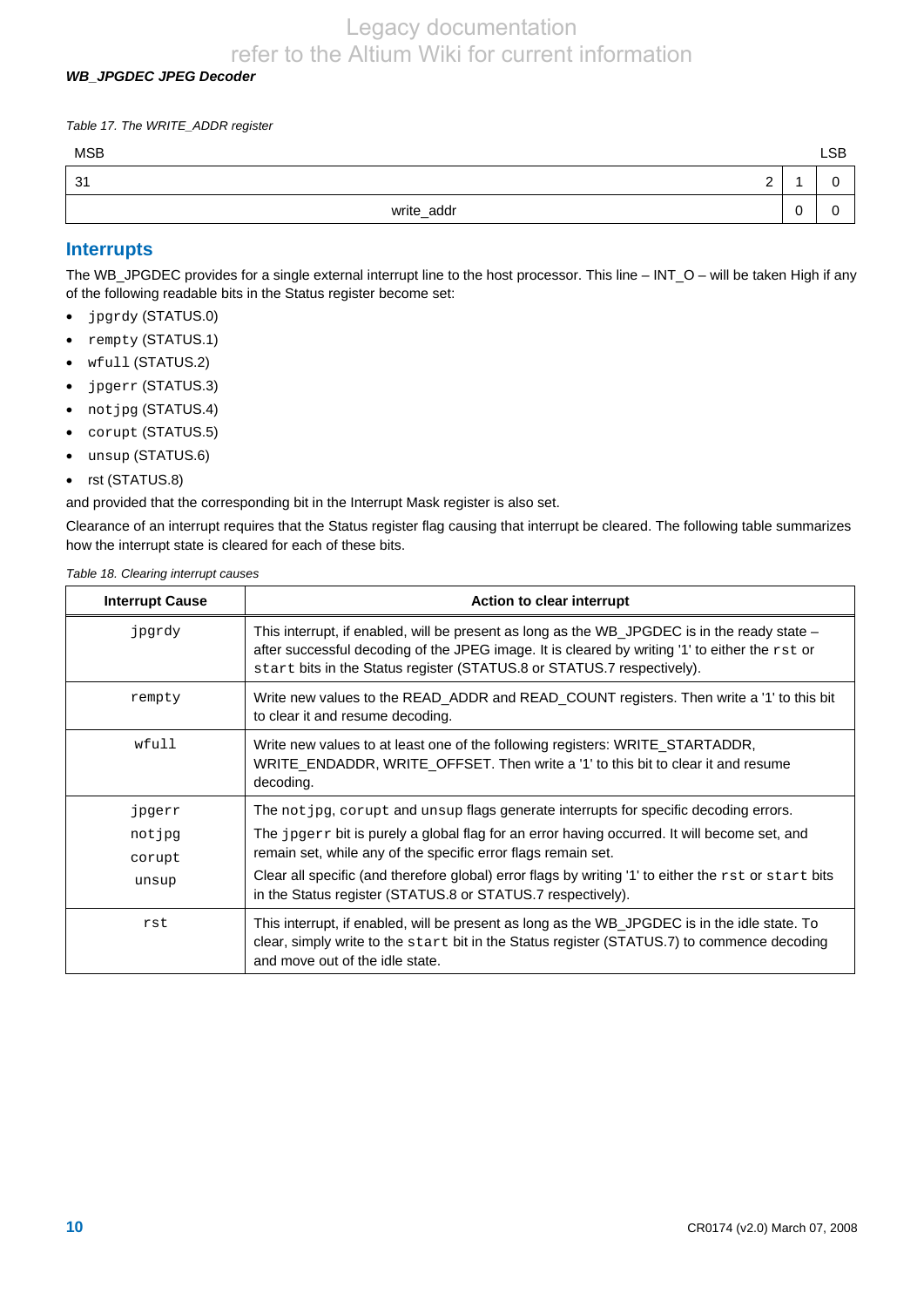# **Interfacing to a 32-bit Processor**

How the WB\_JPGDEC is placed and wired within an FPGA design depends on the method used to build that design. The main processor-based system can be defined purely on the schematic sheet, or it can be contained as a separate OpenBus System, which is then referenced from the top-level schematic. The following sections take a look at using the WB JPGDEC in both of these design arenas.

## **Design using a Schematic only**

Figure 3 illustrates how a WB\_JPGDEC device can be wired into a schematic-based design that uses a 32-bit processor – in this case a TSK3000A. A configurable Wishbone Interconnect device (WB\_INTERCON) is used to simplify connection and also handle the address mapping – taking the 24-bit address line from the processor and mapping it to the 4-bit address line used to drive the WB\_JPGDEC.



*Figure 3. Example interfacing between a 32-bit processor (TSK3000A) and a WB\_JPGDEC.* 

When configuring the WB\_INTERCON device – in particular the WB\_JPGDEC slave interface – ensure that the Address Bus Mode is set to Word Addressing -  $ADR_O(0) \leq ADR_I(1 \text{ or } 2)$ . As the WB\_JPGDEC's data bus width is 32-bit, the two lowest address bits are not connected to the slave device. ADR\_I(2) of the master is mapped to ADR\_O(0) of the slave, providing sequential word addresses (or addresses at every 4 bytes). Bits 5..2 of the output address line from the host processor (IO\_ADR\_O) are therefore mapped, through the WB\_INTERCON, to bits 3..0 of the WB\_JPGDEC's input address line (ADR\_I).

The actual 24-bit address sent from the processor on its IO\_ADR\_O line is constructed as follows:

WB\_JPGDEC Base Address + (Internal Register Address & "00")

The Base Address for the WB\_JPGDEC is specified as part of the peripheral's definition when adding it as a slave to the Wishbone Interconnect. For example, if the base address entered for the device is 100000h (mapping it to address FF10, 0000h) in the processor's address space), and you want to write to the Write Width register (WRITE\_WIDTH) with address Dh, the value entered on the processor's IO\_ADR\_O line would be:

$$
100000h + 34h = 100034h
$$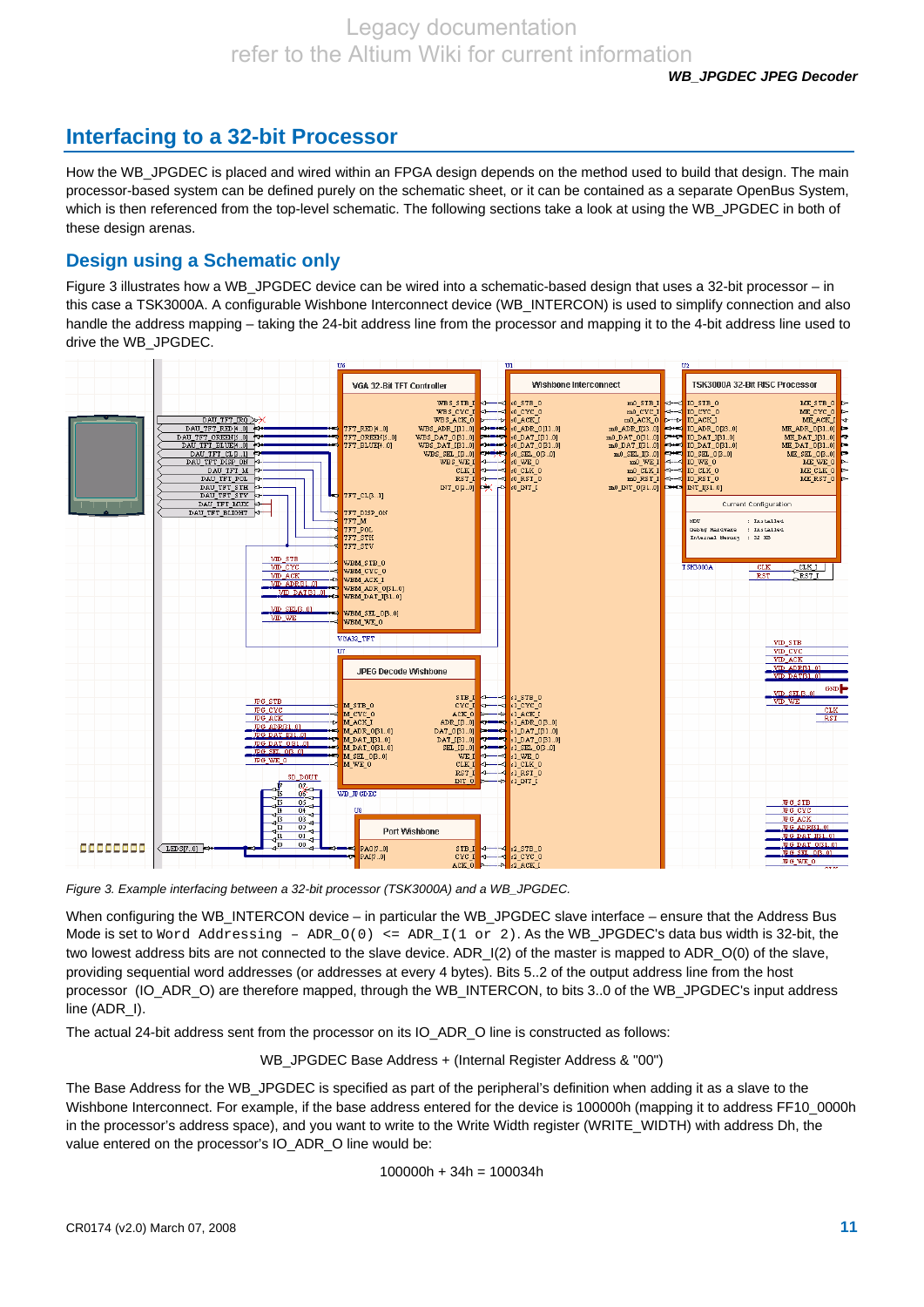Legacy documentation

refer to the Altium Wiki for current information *WB\_JPGDEC JPEG Decoder* 

For further information on the Wishbone Interconnect, refer to the *CR0150 WB\_INTERCON Configurable Wishbone Interconnect* core reference.

FF For further information on the TSK3000A processor, refer to the *CR0121 TSK3000A 32-bit RISC Processor* core reference. Similar references can be found for other 32-bit processors supported by Altium Designer, by using the lower section of the **Knowledge Center** panel and navigating to the *Documentation Library » Embedded Processors and Software Development » FPGA Based and Discrete Processors* section.

FF For an example schematic-based FPGA design featuring a WB\_JPGDEC device, refer to the example project: \Examples\NB2DSK1 Examples\DSF Slideshow\DSF\_Slideshow.PrjFpg.

### **Design Featuring an OpenBus System**

Figure 4 illustrates identical use of the WB JPGDEC peripheral within a design where the main processor system has been defined as an OpenBus System. The JPEG Decoder peripheral (as it is referred to in the OpenBus System world) is connected to the TSK3000A processor through an Interconnect component.



*Figure 4. Example interfacing between a 32-bit processor (TSK3000A) and a JPEG Decoder device, as part of an OpenBus System.* 

The OpenBus System environment is a much more abstract and intuitive place to create a design, where the interfaces are reduced to single ports and connection is made courtesy of single links.

Much of the configuration is handled for you – there is no addressing mode to specify, no data width to enter – the JPEG Decoder peripheral is automatically added as a slave to the Interconnect component by virtue of its link. The Interconnect contains information regarding the device's address bus size and a default decoder address width. All that is really needed is specification of the peripheral's base address – where in the TSK3000A's address space it is to be mapped.

188 I For further information on the Interconnect component, refer to the document *TR0170 OpenBus Interconnect Component Reference*.

For more information on the concepts and workings of the OpenBus System, refer to the article *AR0144 Streamlining Processor-based FPGA design with the OpenBus System*.

For an example OpenBus System-based FPGA design featuring a JPEG Decoder device, refer to the example project: \Examples\NB2DSK1 Examples\OpenBus Slideshow\DSF\_Slideshow.PrjFpg. This illustrates use of the device to decode a series of JPEG images, stored on an SD card, and show each one on the Desktop NanoBoard's TFT LCD panel.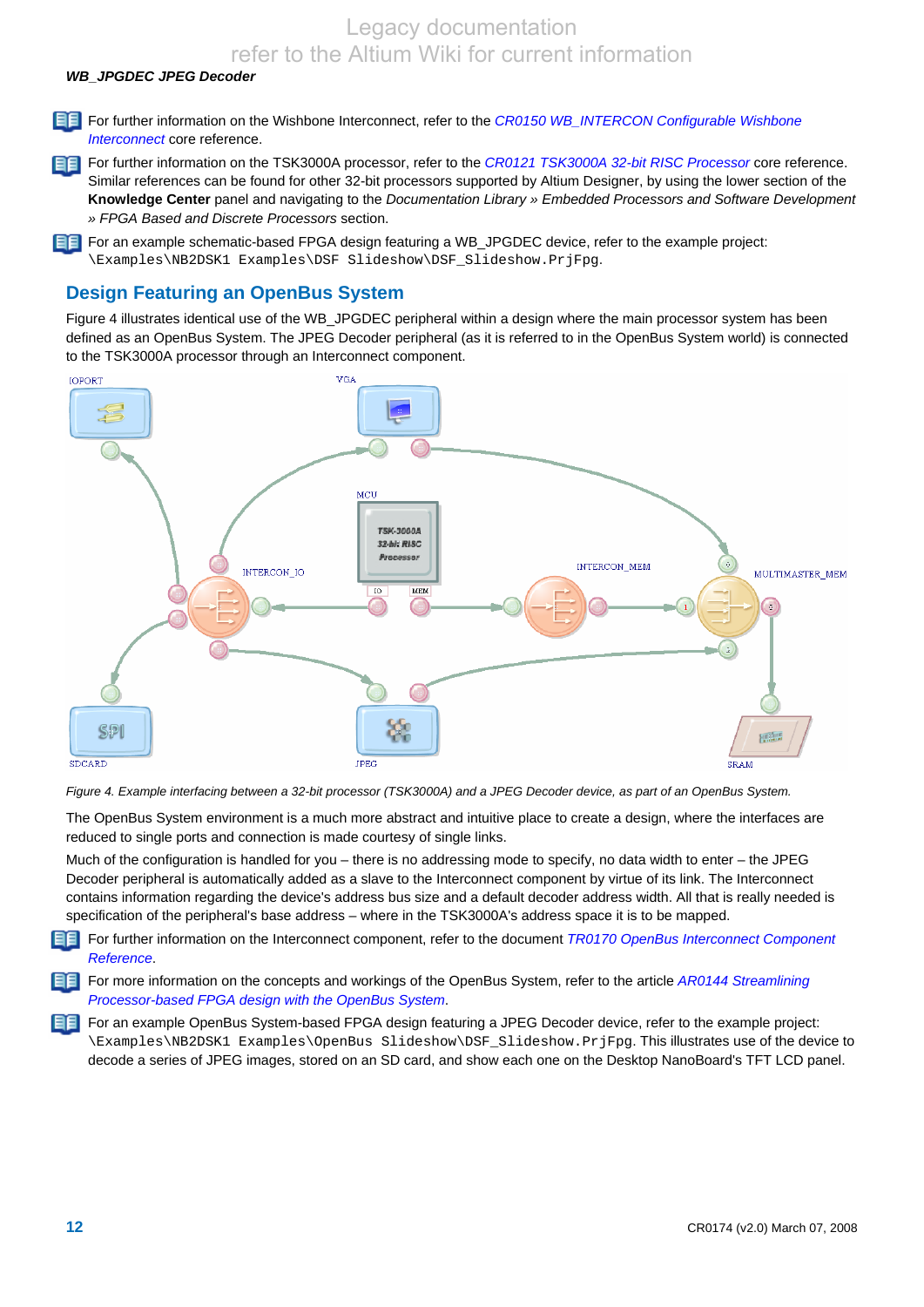# **Host to Controller Communications**

Communications between a 32-bit host processor and the WB\_JPGDEC are carried out over a standard Wishbone bus interface. The following sections detail the communication cycles involved between host and peripheral device for writing to/reading from the internal registers.

# **Writing to an Internal Register**

Data is written from the host processor to an internal register in the WB\_JPGDEC, in accordance with the standard Wishbone data transfer handshaking protocol. The write operation occurs on the rising edge of the CLK\_I signal and can be summarized as follows:

- The host presents the required 24-bit address based on the register to be written on its IO\_ADR\_O output and valid data on its IO\_DAT\_O output. It then asserts its IO\_WE\_O signal, to specify a write cycle
- The WB JPGDEC receives the 4-bit address on its ADR I input and, identifying the addressed register, prepares to receive data into that register
- The host asserts its IO\_STB\_O and IO\_CYC\_O outputs, indicating that the transfer is to begin. The WB\_JPGDEC, which monitors its STB\_I and CYC\_I inputs on each rising edge of the CLK\_I signal, reacts to this assertion by latching the data appearing at its DAT\_I input into the target register and asserting its ACK\_O signal – to indicate to the host that the data has been received
- The host, which monitors its IO\_ACK\_I input on each rising edge of the CLK\_I signal, responds by negating the IO\_STB\_O and IO\_CYC\_O signals. At the same time, the WB\_JPGDEC negates the ACK\_O signal and the data transfer cycle is naturally terminated.

Table 19 summarizes how the 32-bit data word from the host processor is used by each of the internal registers.

| Writing to        | Results in                                                       |
|-------------------|------------------------------------------------------------------|
| <b>STATUS</b>     | If $DATA_1(8) = '1$ :                                            |
|                   | STATUS(61) are cleared to '0'                                    |
|                   | If $DATA_1(7) = '1'$ :                                           |
|                   | STATUS.8 is cleared to '0'                                       |
|                   | STATUS[61] are cleared to '0'                                    |
|                   | If $DATA_1(2) = '1$ :                                            |
|                   | STATUS.2 is cleared to '0'                                       |
|                   | If $DATA_1(1) = '1$ :                                            |
|                   | STATUS.1 is cleared to '0'                                       |
| <b>INTMASK</b>    | DAT I(80) loaded into the Interrupt Mask register                |
| START_X           | DAT_I(151) & "0" loaded into the START_X register                |
| START_Y           | DAT_I(150) loaded into the START_Y register                      |
| END_X             | DAT_I(151) & "0" loaded into the END_X register                  |
| END Y             | DAT_I(150) loaded into the END_Y register                        |
| READ_ADDR         | DAT_I(310) loaded into the Read Address register                 |
| <b>READ COUNT</b> | DAT_I(310) loaded into the Read Count register                   |
| WRITE_STARTADDR   | DAT_I(312) and "00" loaded into the Write Start Address register |
| WRITE_ENDADDR     | DAT_I(312) and "00" loaded into the Write End Address register   |
| WRITE_OFFSET      | DAT_I(312) and "00" loaded into the Write Offset register        |
| WRITE_WIDTH       | DAT_I(151) & "0" loaded into the Write Width register            |

*Table 19. Values written to internal registers during a write.*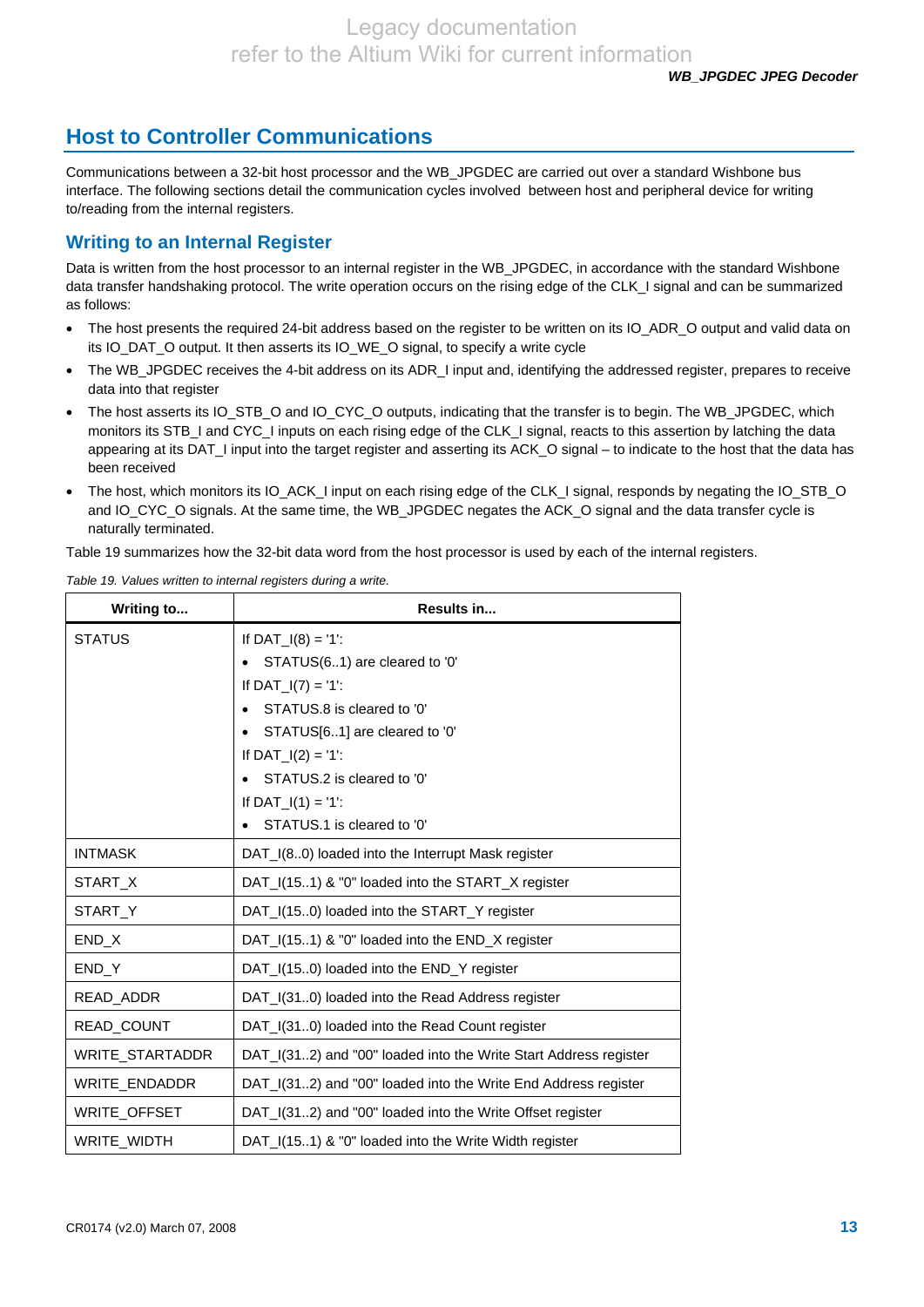#### *WB\_JPGDEC JPEG Decoder*

# **Reading from an Internal Register**

Data is read from an internal register in accordance with the standard Wishbone data transfer handshaking protocol. The read operation, which occurs on the rising edge of the CLK\_I signal, can be summarized as follows:

- The host presents the required 24-bit address based on the register to be read on its IO\_ADR\_O output. It then negates its IO\_WE\_O signal, to specify a read cycle
- The WB\_JPGDEC receives the 4-bit address on its ADR\_I input and, identifying the addressed register, prepares to transmit data from the selected register
- The host asserts its IO\_STB\_O and IO\_CYC\_O outputs, indicating that the transfer is to begin. The WB\_JPGDEC, which monitors its STB\_I and CYC\_I inputs on each rising edge of the CLK\_I signal, reacts to this assertion by presenting the valid data on its DAT\_O output and asserting its ACK\_O signal – to indicate to the host that valid data is present
- The host, which monitors its IO\_ACK\_I input on each rising edge of the CLK\_I signal, responds by latching the data appearing at its IO\_DAT\_I input and negating the IO\_STB\_O and IO\_CYC\_O signals. At the same time, the WB\_JPGDEC negates the ACK\_O signal and the data transfer cycle is naturally terminated.

Table 20 summarizes the 'make-up' of the 32-bit data word that is read back from each register.

| Reading from      | Presents (to host processor)                                               |
|-------------------|----------------------------------------------------------------------------|
| <b>STATUS</b>     | "00000000000000000000000000" & 8-bit value from the Status register        |
| <b>INTMASK</b>    | "0000000000000000000000000" & 8-bit value from the Interrupt Mask register |
| SIZE X            | "00000000000000000" & 16-bit value from the SIZE_X register                |
| SIZE Y            | "0000000000000000" & 16-bit value from the SIZE_Y register                 |
| START_X           | "00000000000000000" & 16-bit value from the START_X register               |
| START Y           | "00000000000000000" & 16-bit value from the START_Y register               |
| END_X             | "00000000000000000" & 16-bit value from the END_X register                 |
| END_Y             | "00000000000000000" & 16-bit value from the END_Y register                 |
| READ_ADDR         | 32-bit value from the Read Address register                                |
| <b>READ COUNT</b> | 32-bit value from the Read Count register                                  |
| WRITE STARTADDR   | 32-bit value from the Write Start Address register                         |
| WRITE_ENDADDR     | 32-bit value from the Write End Address register                           |
| WRITE_OFFSET      | 32-bit value from the Write Offset register                                |
| WRITE_WIDTH       | "00000000000000000" & 16-bit value from the Write Width register           |
| WRITE ADDR        | 32-bit value from the Write Address register                               |

*Table 20. Values read from internal registers during a read.*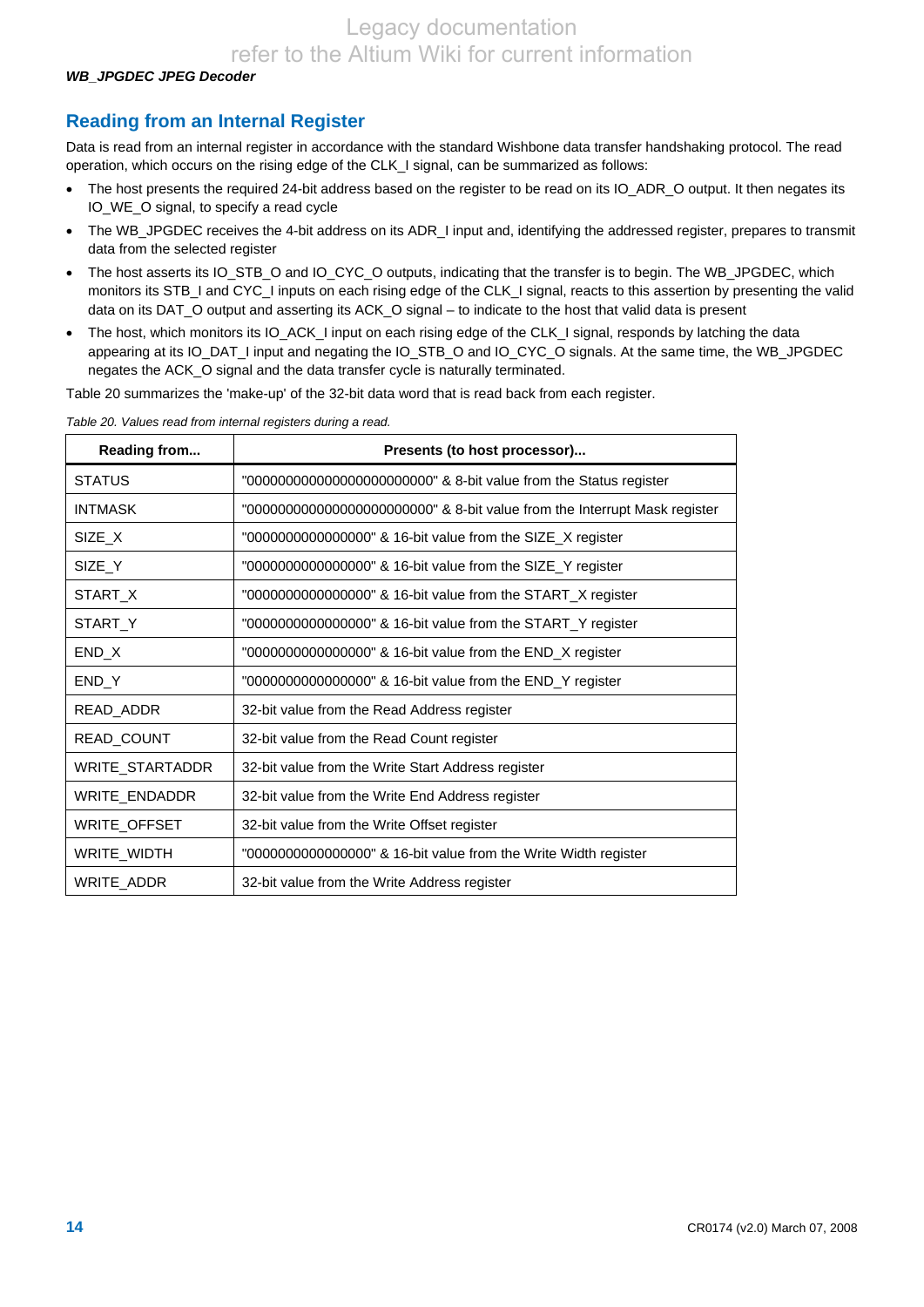# **Operational Overview**

The following sections take a look at initialization of the WB\_JPGDEC and example usage.

### **Initialization**

After an external reset on the RST\_I line, you will need to initialize the WB\_JPGDEC. This should be carried out in accordance with design requirements and can include:

- Loading the Interrupt Mask register with a value that will enable the required interrupts for the peripheral.
- If you want to decode a specific area of the JPEG, load the START\_X, START\_Y, END\_X and END\_Y registers, with the left column, right column, top line and bottom line respectively.
- Setup the input buffer for decoding by loading the starting address for the buffer into the Read Address register and the size of the buffer into the Read Count register.
- Setup the output buffer for decoding by loading the starting address for the buffer into the Write Start Address register, the end address for the buffer into the Write End Address register and the width for an output line (in pixels) into the Write Width register. If you need to offset the location, enter the offset value into the Write Offset register.

Once the registers have been set as required, simply write a '1' to the start bit in the Status register (STATUS.7), to begin decoding. Once the image has been successfully decoded, the WB\_JPGDEC will remain in the ready state (jpgrdy bit set in the Status register). To decode another image, you will again need to write '1' to the start bit in the Status register.

Note: If you issue a soft reset, by writing '1' to the rst bit of the Status register (STATUS.8), the processor-accessible internal registers themselves are not reset and therefore will retain their previous values. You may, however, need to adjust the values in the Read Address and Read Count registers before restarting the decoder.

### **Example Usage**

To better illustrate the use of the internal registers, the following sections provide examples of how the WB\_JPGDEC peripheral can be used. All examples are written in pseudo code.

#### **Decoding to Memory**

The decoded image will end up in the output buffer with no gaps between lines.

```
READ_ADDR = start of JPG image 
READ_COUNT = size of JPG image; 
WRITE_STARTADDR = begin output buffer 
WRITE_ENDADDR = end of output buffer 
WRITE_OFFSET = 0 
WRITE_WIDTH = 0 
START_X = 0START_Y = 0END_X = 0END_Y = 0STATUS.START = 1 
Loop 
{ 
   if STATUS.JPGRDY then quit, all went OK 
   if STATUS.JPGERR then quit, should not happen 
   if STATUS.REMPTY then quit, should not happen 
   if STATUS.WFULL then quit, should not happen 
}
```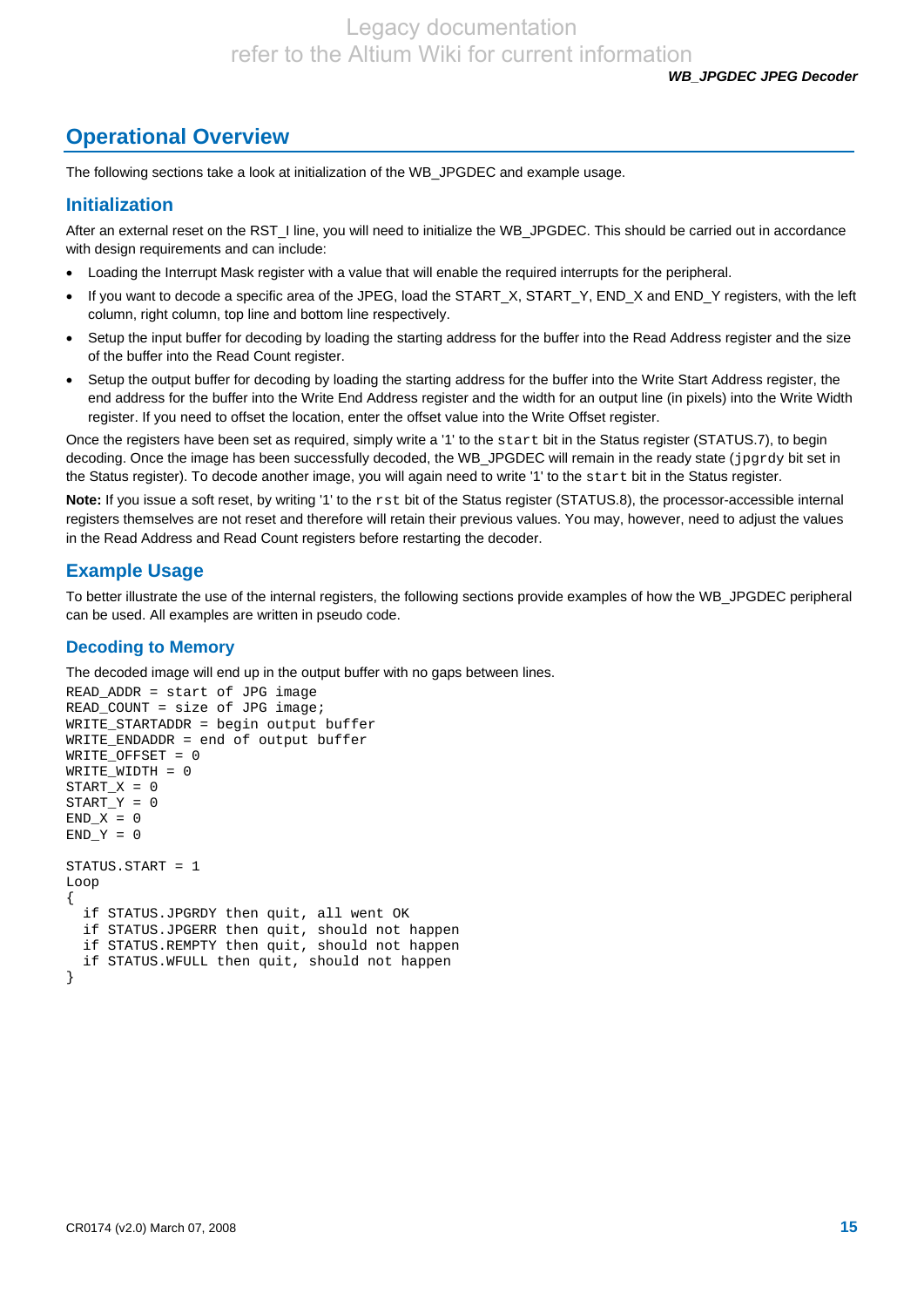*WB\_JPGDEC JPEG Decoder* 

#### **Decoding to a Screen Buffer in Memory**

The decoded image will end up in the screen buffer with each line starting at WRITE\_WIDTH intervals. If lines are longer than WRITE\_WIDTH the additional pixels will be discarded.

```
READ_ADDR = start of JPG image 
READ_COUNT = size of JPG image; 
WRITE_STARTADDR = begin screen buffer 
WRITE_ENDADDR = end of screen buffer 
WRITE_OFFSET = 0 
WRITE_WIDTH = width of screen line 
START X = 0START_Y = 0END_X = width of screen 
END_Y = height of screen 
STATUS.START = 1 
Loop 
{ 
   if STATUS.JPGRDY then quit, all went OK 
 if STATUS.JPGERR then quit, should not happen 
 if STATUS.REMPTY then quit, should not happen 
   if STATUS.WFULL then quit, should not happen 
}
```
#### **Block-Based Reading of JPEG Data from a Small Buffer**

A possible use for this implementation is reading the JPEG image from hard disk, where data transfer takes place in blocks of fixed size.

The decoded image will end up in the output buffer (presumed large enough in this example) with no gaps between lines.

```
READ_ADDR = 0 
READ_COUNT = 0; 
WRITE_STARTADDR = begin output buffer 
WRITE_ENDADDR = end of output buffer 
WRITE_OFFSET = 0 
WRITE_WIDTH = 0 
START_X = 0START_Y = 0END X = 0END Y = 0STATUS.START = 1 
Loop 
{ 
   if STATUS.JPGRDY then quit, all went OK 
   if STATUS.JPGERR then quit, should not happen 
   if STATUS.WFULL then quit, should not happen 
   if STATUS.REMPTY then 
     read next part from JPG data into read buffer 
     READ_ADDR = start of read buffer 
     READ_COUNT = size of data read 
     STATUS.REMPTY = 1 
}
```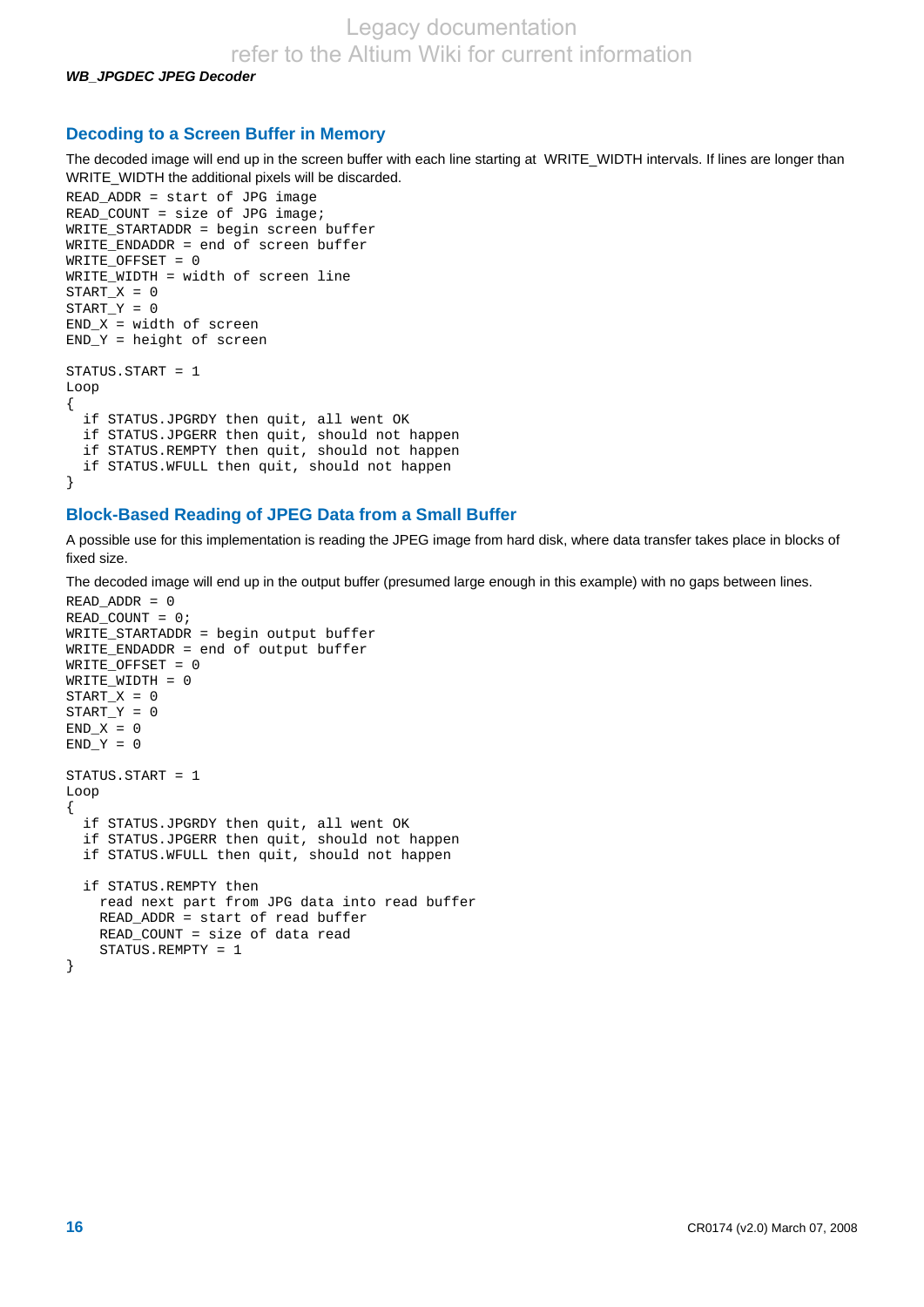*WB\_JPGDEC JPEG Decoder* 

#### **Block-Based Writing of Decoded Image to a Small Buffer in Fixed Sets of Image Lines**

A possible use for this implementation is when running image processing over the decoded image before displaying it on a screen. This way only a buffer for 16 screen lines is needed instead of a buffer for a full screen.

JPEG images are always decoded in batches of 8 or 16 lines at a time, depending on the way they are compressed. For this implementation to be usable under all circumstances a buffer of a multiple of 16 lines is required. If this requirement is met this will guarantee ProcessLines(buffer, line\_width, number\_of\_lines) will be called in top-down order once for each set of 16 (or at the last call possibly less) image lines decoded.

```
READ_ADDR = start of JPG image 
READ COUNT = size of JPG image;
WRITE_STARTADDR = 0 
WRITE_ENDADDR = 0 
WRITE OFFSET = 0
WRITE_WIDTH = 0 
START X = 0START Y = 0END_X = 0END_Y = 0buffer = void 
lines_in_buffer = 16 (can be any multiple of 16) 
STATUS.START = 1
Loop 
{ 
   if STATUS.JPGERR then quit, should not happen 
   if STATUS.REMPTY then quit, should not happen 
   if STATUS.WFULL or STATUS.JPGRDY then 
     if buffer = void then 
        allocate buffer with size (lines_in_buffer * SIZE_X_EVEN) in pixels 
              WRITE STARTADDR = begin of buffer
               WRITE_ENDADDR = end of buffer 
               lines_to_decode = SIZE_Y 
     else 
        if lines_in_buffer < lines_to_decode then 
               lines_in_buffer = lines_to_decode 
        lines_to_decode = lines_to_decode - lines_in_buffer; 
        call ProcessLines(buffer, SIZE_X_EVEN, lines_in_buffer) 
        WRITE_OFFSET = WRITE_OFFSET + size of buffer 
     if STATUS.JPGRDY then quit, all went OK 
     STATUS.WFULL = 1 
}
```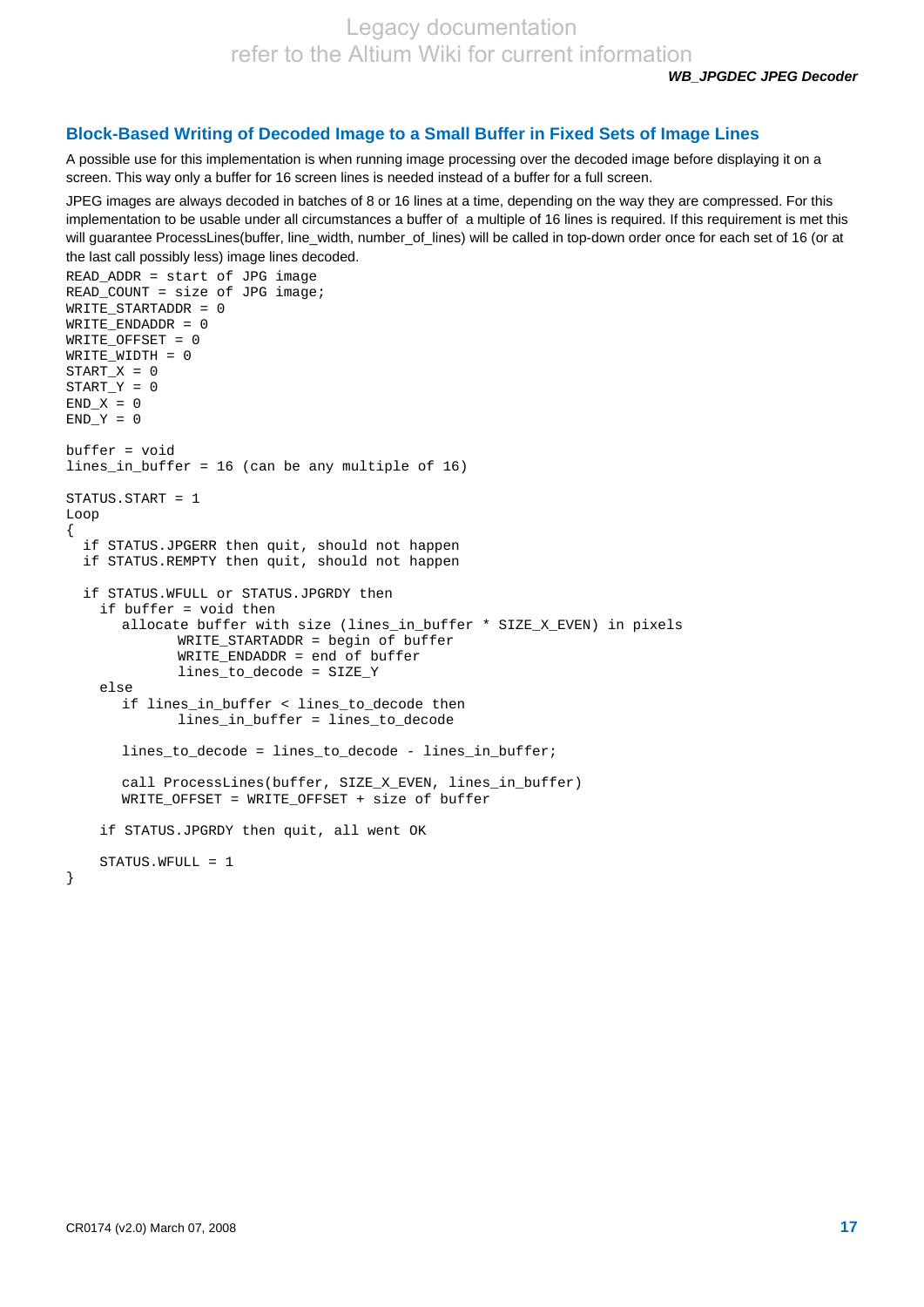Legacy documentation

refer to the Altium Wiki for current information

*WB\_JPGDEC JPEG Decoder* 

#### **Block-Based Writing of Decoded Image using a Small Buffer of Arbitrary Size**

A possible use for this implementation is storing the resulting image on hard disk, where data transfer takes place in blocks of fixed size.

The image will decode into a small buffer, which will be swapped with offline storage while decoding. As the buffer size is not a precise multiple of 16 image lines, the decoder will want to write more than once in every buffer sized part of the image. This means that data must be updated two-way with the offline storage, writing only is not sufficient.

```
-- In this code we divide the memory for the decoded image in imaginary
-- blocks the size of the work buffer. 
-- 
-- As the decoder wants to write a pixel, the work buffer is filled with the 
-- corresponding block from the full image. As soon as the decoder wants to 
-- write a pixel outside the block currently in the work buffer, it halts. 
-- We then copy the work buffer back to its place in the full image. 
-- This process repeats until the complete image has been decoded. 
READ_ADDR = start of JPG image 
READ_COUNT = size of JPG image; 
WRITE_STARTADDR = start of work buffer 
WRITE_ENDADDR = end of work buffer 
WRITE_OFFSET = 0 
WRITE_WIDTH = 0 
START_X = 0START Y = 0END X = 0END_Y = 0mirror offline storage at WRITE_OFFSET to the work buffer 
STATUS.START = 1 
Loop 
{ 
   if STATUS.JPGERR then quit, should not happen 
   if STATUS.REMPTY then quit, should not happen 
   if STATUS.WFULL or STATUS.JPGRDY then 
     mirror work buffer to offline storage at WRITE_OFFSET 
     if STATUS.JPGRDY then quit, all went OK 
     -- find location in the image the decoder would want to write: 
     image_offset = WRITE_OFFSET + WRITE_ADDR - WRITE_STARTADDR 
     -- if we divided the image into multiple areas of the size of 
     -- our work buffer, find out which of them the decoder would 
     -- want to write: 
     offset_blocknumber = floor(image_offset / size_of_workbuffer) 
     -- now we know where the block we want to mirror is located: 
    WRITE_OFFSET = offset_blocknumber x size_of_workbuffer
     mirror offline storage at WRITE_OFFSET to the work buffer 
    STATUS WFULL = 1}
```